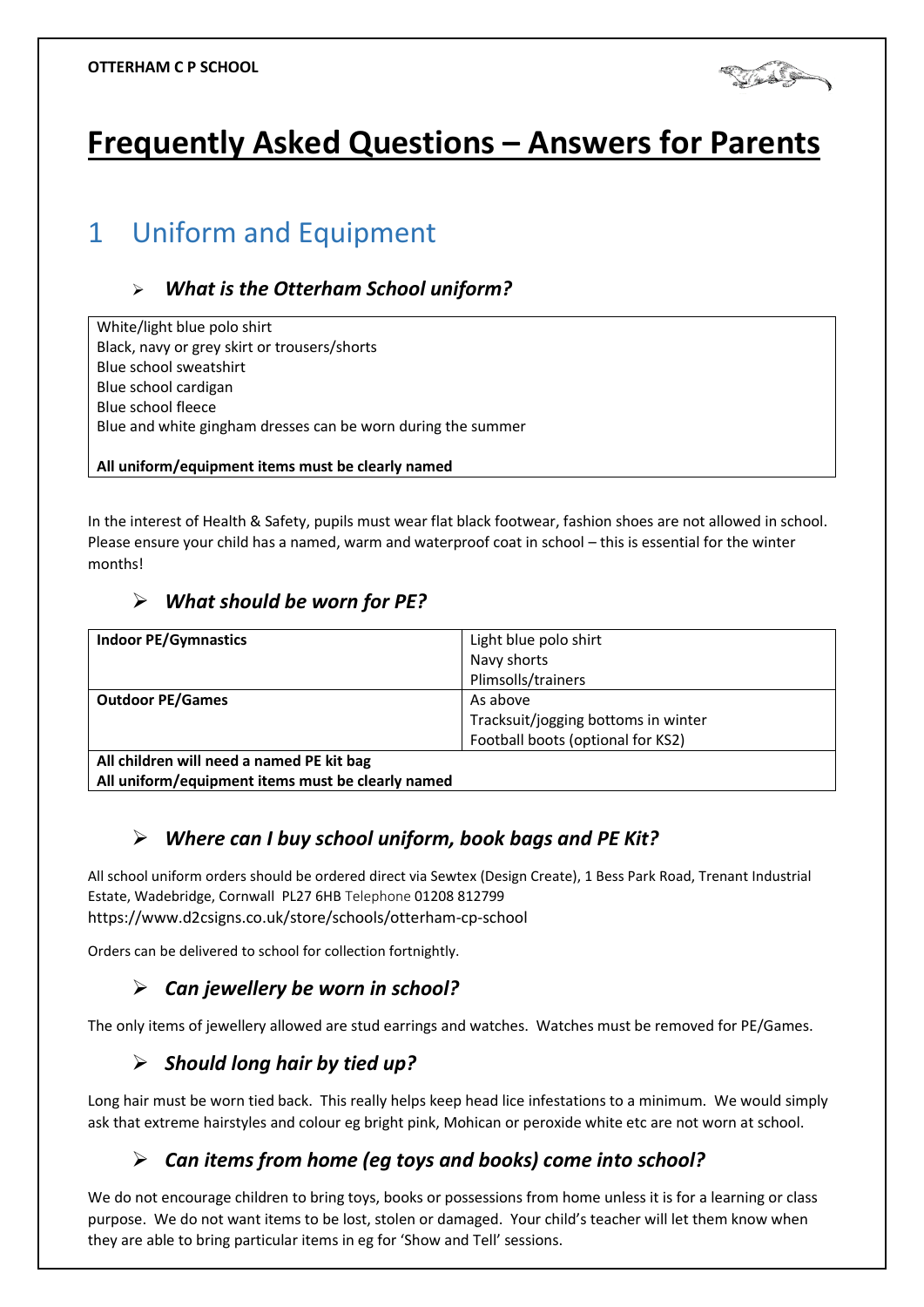#### *What should I do if my child loses something at school?*

Check with the class teacher in case the item is still in the classroom. If the item is named it is much more likely to be located successfully.

## 2 Food and Drink

## *What are the options for lunch?*

Children can bring in a parent packed lunch or have a healthy and nutritious hot school dinner or school packed lunch. School dinners are cooked on the premises with a termly menu detailing daily meal choices can be found on the school website.

All meals to be ordered in advance using the Aspens Select App. We encourage children to eat the food they are provided at lunchtime (including fruit and veg) to ensure they have good levels of energy for learning in the afternoon. We will not force them however and if their level of consumption is of concern, we shall inform the parent/carer.

All Key Stage 1 children (Reception, Year 1 and Year 2 are eligible to receive free school meals. Meals cost £2.30 per day (£11.50 per week) and can be ordered via the online payment system with AspensSELECT. The purpose of this system means that you can:

- Order your child/children's preferred menu choice in advance
- Pay for school lunches via the system, or just pre-book meals if your child/children are entitled to free school meals
- Order a day at a time, per week or even for a month in advance from the beginning of each term
- You can register more than one child per school

Website link[: https://select.aspens-services.com](https://select.aspens-services.com/)

Free school meals are provided for children of parents in receipt of certain state benefits. An application form for free school meals must be completed, apply online via www.cornwall.gov.uk/schoolmeals.

Packed lunches can be brought from home but we will expect the contents to be in line with our "Healthy School" status. There are ideas of a healthy and balanced packed lunch on the school website. In suitable weather, this may be eaten outside.

#### *What can children eat at morning playtime?*

Children in the Foundation class and Key Stage 1 (Classes 2 & 3) are provided with a free piece of fruit or vegetable to eat as a snack at playtime (10.45 am). Pupils in Key Stage 2 classes can bring in a piece of fruit or similarly healthy snack for playtime. We do not allow pupils to bring canned drinks, crisps, biscuits, chocolate or sweets at playtime as this goes against our "Healthy School" ethos.

#### *Can children bring a drink into school?*

We encourage children to bring a named water bottle containing **only** water to school. Your child is encouraged to drink water regularly throughout the day in school. At lunchtime there are water jugs to have with the school meal and packed lunch pupils are encouraged to bring a separate drinks bottle for lunchtime use.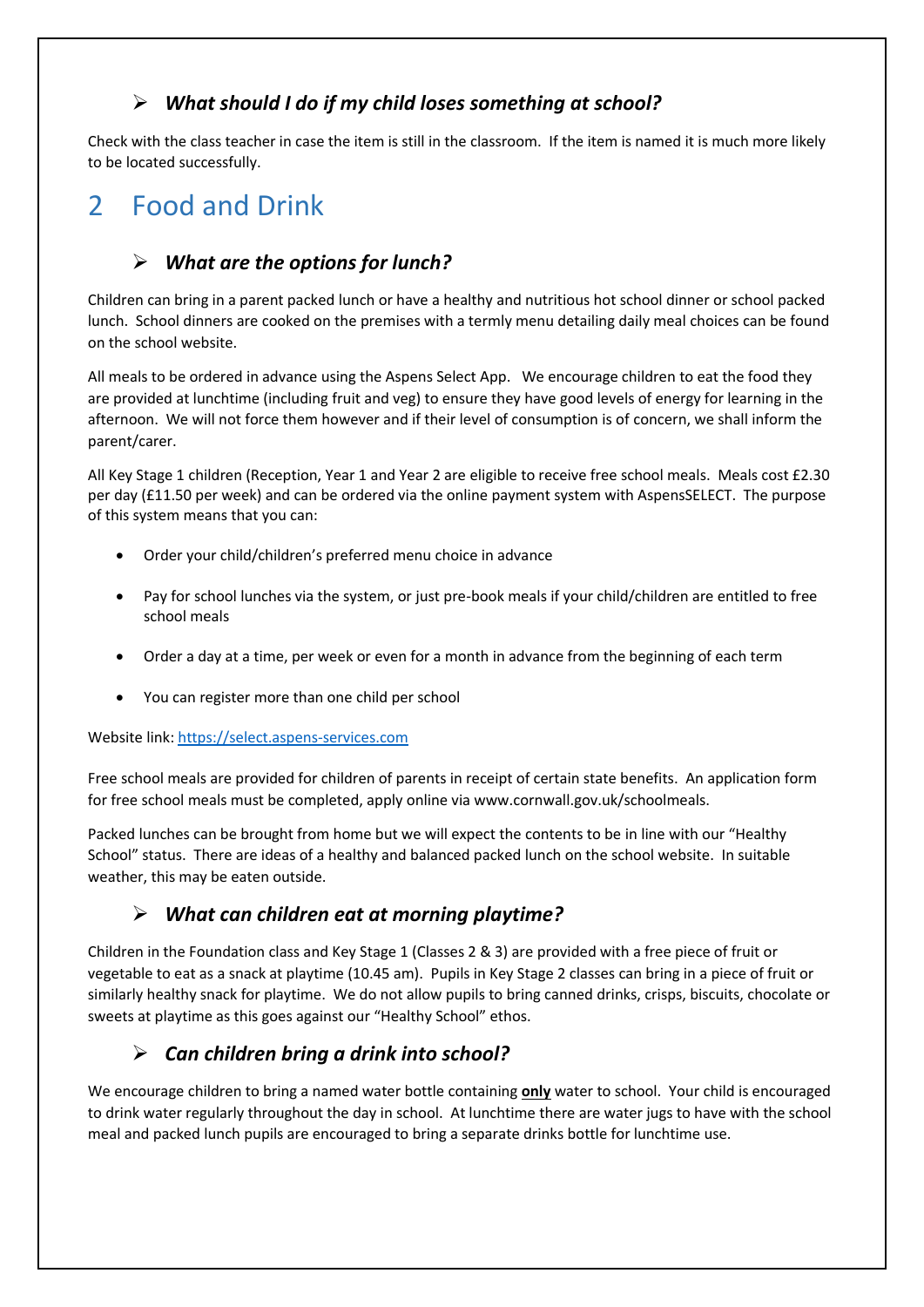#### *Can children bring in sweets or cake to celebrate a birthday or holiday?*

Please discuss with your child's class teacher, as this will be dependent on allergies within the class and parental wishes.

## 3 Health

## *What should I do if my child is too ill to come to school?*

Please contact the office on the first day of sickness, ideally before 9.15 am. We have an answer phone operating when the office is not staffed so you can leave a message out of school hours. If we do not hear from you, we will contact you during the course of the morning to check the whereabouts of your child. This is for safeguarding purposes.

## *What should I do if I have a change to personal circumstances?*

Please ensure that you let the school secretary know, in writing, as soon as possible of any medical or other changes that are relevant to your child eg address, contact names and telephone numbers, medical problems. It is vital that we have up to date information.

### *How soon after illness can my child return to school?*

Please do not send your child back to school until they are fully recovered, as we do not have the staff or facilities to look after sick children. Children who have been suffering from sickness and/or diarrhoea should not return to school until 48 hours after the last bout of illness. Children who have been prescribed new medication or antibiotics should also not attend school for at least 24 hours after the first dose. This is to prevent problems if side effects or an allergic reaction should occur. Please check with your doctor as to whether or not an illness is contagious.

## *What do I need to do if my child takes medication during the school day?*

You must complete a "Medication Consent Form" available from the class teacher and leave the medication with the school staff who will keep it in a safe place. We generally only administer medicine/medication that has been prescribed by a medical practitioner.

## *What should I do if my child has asthma or an allergy?*

Please ensure that you let the school know, in writing, as soon as possible of any medical or other changes that are relevant to your child's health. It is vital that we have up to date information. Inhalers are the only asthma medication permitted in the classroom.

#### *How will I find out if my child has had an accident at school?*

Many of the school staff are trained in First Aid. Minor bumps, scrapes and accidents are dealt with as soon as possible. If a child suffers a head injury parents will receive a specific telephone call with details of the incident. If we have any serious concerns, we contact parents/carers immediately.

## *What should I do if my child has head lice?*

It is important that head lice be treated before sending your child to school. A pharmacist can recommend the most up to date and effective treatment. Please inform the school quickly so that a text can be sent out warning parents that their child may have come into contact with head lice. If head lice are observed whilst your child is in school, we will contact you so that they could be taken home for immediate treatment.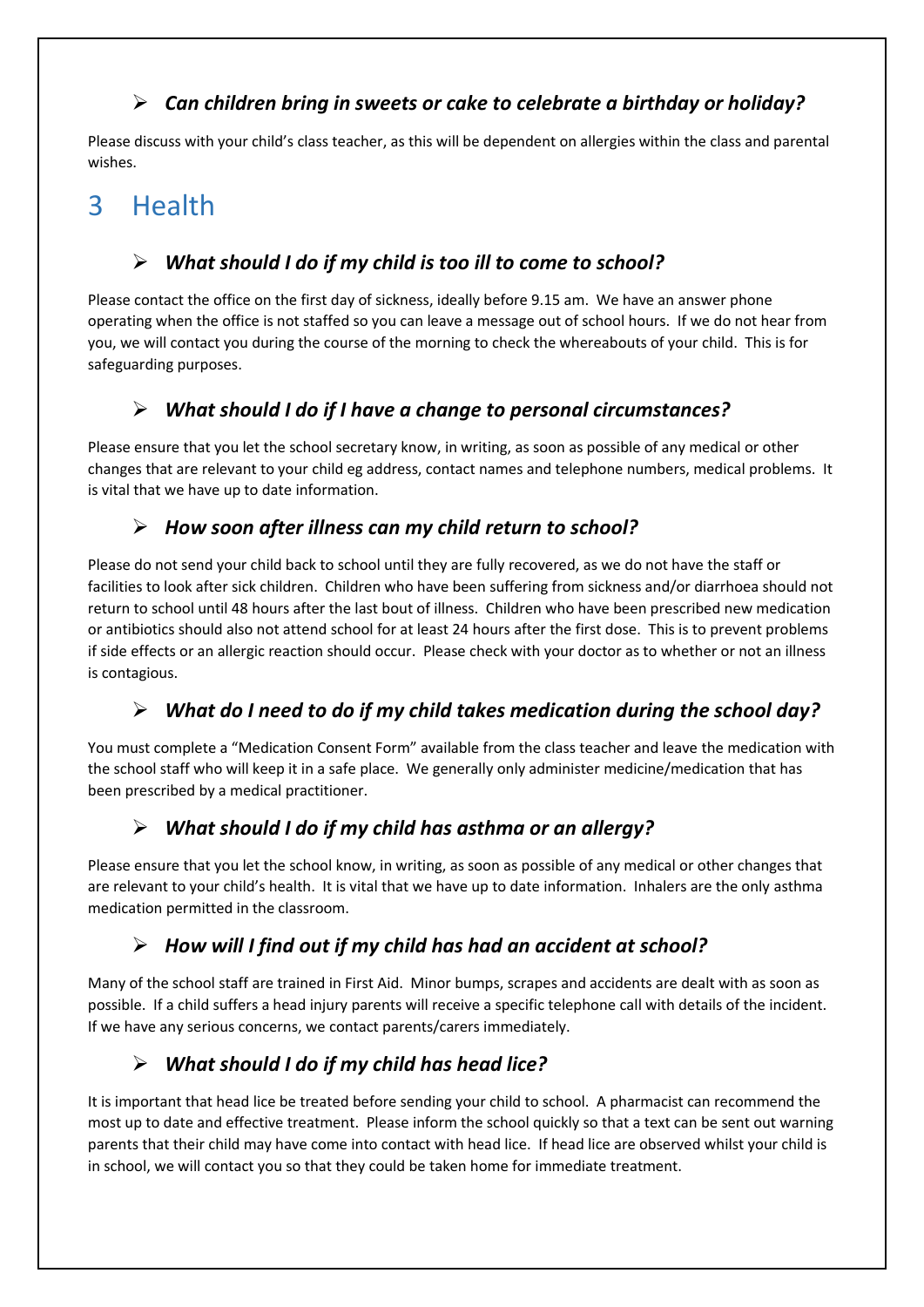#### *How do I make an appointment to see the school nurse?*

Your child can have access to a School Nurse at any time if you have any health concerns, in addition your School Nurse offers a full health assessment in reception and year 6. Referrals can be made via the Early Help Hub. [www.cornwall.gov.uk/earlyhelp](http://www.cornwall.gov.uk/earlyhelp) 01872 322277 Client advice line: 01872 322779 [www.cornwall.gov.uk/schoolnursing](http://www.cornwall.gov.uk/schoolnursing)

#### *Are dogs allowed on the school site?*

In the interest of Health and Safety/Hygiene, dogs/puppies are not permitted on the school site, with the single exception of guide dogs (this includes puppies being carried).

## <sup>4</sup> Charging and School Trips

## *How do I pay for school dinners, trips etc?*

Payments can be made online using School Money for school trips, residential, swimming, clubs and uniform. You will receive a text with website details and your own personal password. For dinner money, you will need to use the Aspens Select App.

## *Do I have to pay for school trips?*

When your child is involved in a trip or other school event a voluntary contribution is requested to cover the cost on the understanding that if insufficient funds are received the activity may not take place.

#### *Does my child have swimming lessons?*

Yes, 5 x 1 hour lessons per year. Class 1 Autumn Term, Class 2 Spring Term and Class 3 Summer Term. Instructors and lifeguards are funded, but the school does ask for a contribution of £15.00 towards the cost of the transportation £3.00 per week. It is vital that these lessons compliment the lessons your child should be receiving outside of school.

#### *What is Pupil Premium?*

Pupil Premium funding allocation this year has largely been used to fund in class support (Teaching Assistants), subsidise Breakfast Club and provide 1:1 support where necessary. Some of our children benefit from being part of the Achievement for All programme and their allocation will be used to fund this. Unfortunately, whereas previous trips, clubs, swimming transport and residentials were funded by the Pupil Premium allocation, this can no longer be the case. These activities can be subsidised at best.

## 5 Attendance and Punctuality

## *What time can my child arrive at school?*

Pupils must not be on the school premises before 8.45 am (unless attending Breakfast Club). Prior to this teachers are preparing their classrooms which means there is no supervision in the classroom.

## *What should I do if I arrive late for school?*

A reminder that late arrivals in the morning are very disruptive to your child's class – your child needs your support to get to school before 8.55 am. Any child who arrives after 9.00 am should report to the office. All school lunches must be ordered before 9.30 am, unfortunately the school cook is not able to take bookings after this time.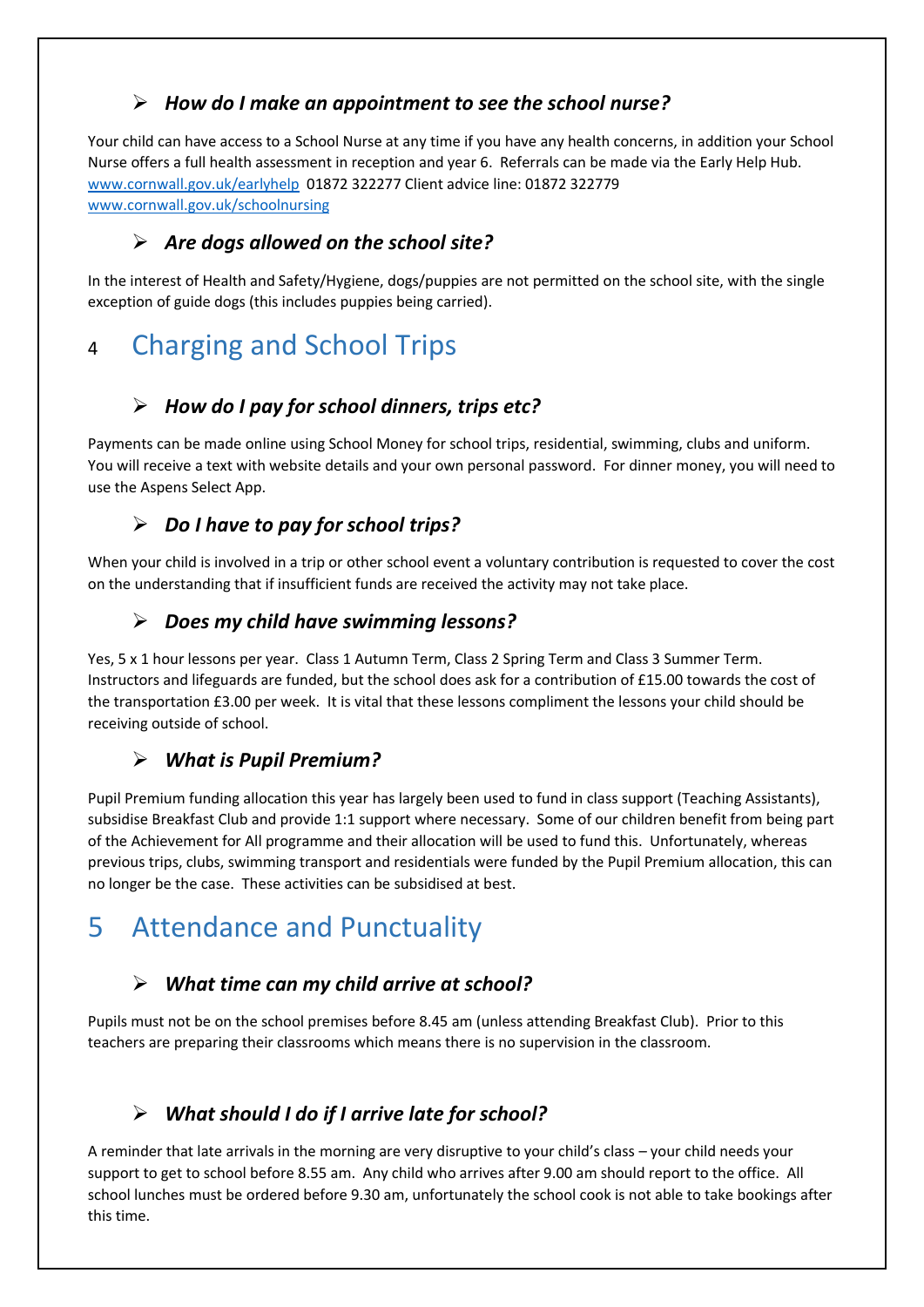### *Can my child attend Breakfast Club?*

The school has a successful breakfast club which runs from 8.00 am to 8.45 am, the cost per child is as follows:

8.00 am start £3.50 per child per day

Reception children can attend Breakfast Club after Christmas.

#### *What time should I collect my child at the end of the day?*

Due to Covid, we have a staggered pick up from 3.00 pm to 3.20 pm. Normally, school finishes at 3.15 pm for Reception children with no siblings or with siblings at 3.20 pm. School finishes for Y1-Y6 at 3.30 pm. Please be on time for collecting your child. In exceptional circumstances, should you know you will be late, please phone the school and your child can be watched for a short period of time. If someone else is collecting your child, please inform the school before 3.00 pm.

#### *What should I do if my child has a dentist/doctor appointment?*

If you have reason to collect your child during the school day ie dental appointment, please inform the school office in advance. We will need to see an appointment card or letter. When your child needs to be collected, please come to the school office and your child will be brought to reception for you.

## *What should I do if my child needs time off from school for non-health reasons?*

We follow government guidelines which state the holidays will only be granted if there are exceptional circumstances which do not include the affordability of a holiday or work circumstances. Most holiday requests will not be authorised. Children are expected to have attendance of 96% and our EWO does a termly visit to check and possibly support pupils below this figure.

#### *What is unauthorised absence?*

The school is required to keep an accurate record or absence. If your child is away from school this must be recorded as a particular type of absence (eg illness, medical appointment etc). An absence is classified as unauthorised when no valid reason is provided for the absence by the parent/carer. Unauthorised absences are passed on to the Education Welfare Officer. Children are expected to have attendance of 96% and our EWO does a termly visit to check and possibly support pupils below this figure.

## 6 Parent and School Collaboration

#### *How will the school keep me informed?*

As soon as a date for an event is confirmed, it is placed on the website (calendar on opening page and calendar button). We will keep you informed in lots of ways. There is a half-termly newsletter which will keep you up to date with the latest school news. It is sent home with the children and is also placed on the school website. There are parent's evenings during both Autumn and Spring terms which will inform you of your child's learning progress and required next steps. Each class has a class webpage which provides information on the curriculum being delivered each term. A comprehensive written end of year report detailing your child's attainment, progress and learning attitude is sent out to parents towards the end of the summer term. Specific letters and forms will be sent home as required. Class teachers will often contact parents individually to deal with particular issues.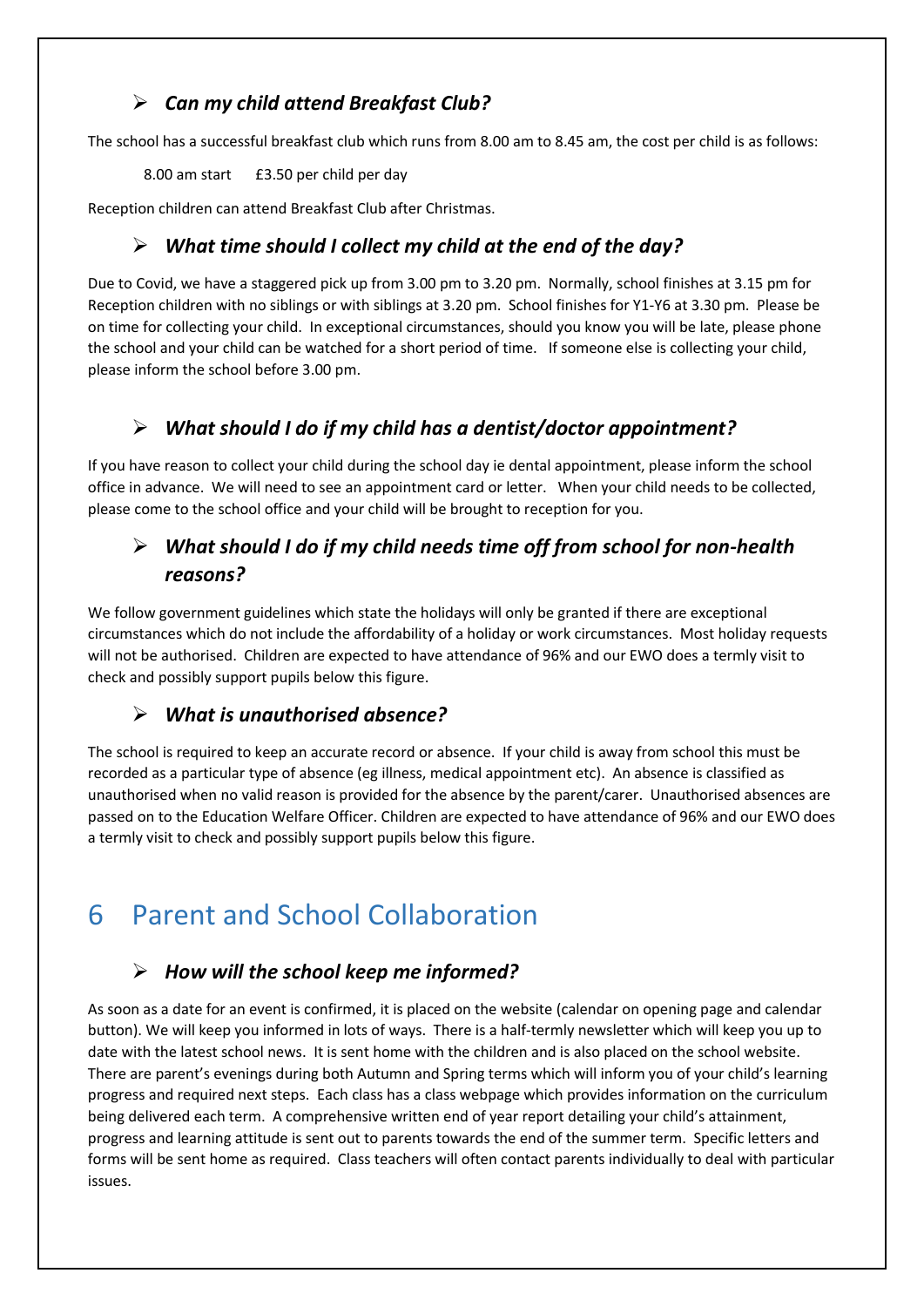Diary dates will be sent out at least half termly, but as many of you will know, we do take advantage of opportunities if they arise. This may, on occasion, mean short notice. If anything special/specified is required you will be given extra information in the form of a letter.

### *How to sign up for our communication app?*

This is named the **Groupcall Expressions App**. Please access this by visiting <http://parents.groupcall.com/> or by installing the Apple iOS or Android app (both free of charge). Once installed on your mobile device you will be able to receive messages from the school. It is important that we have the correct mobile number and email address for you on our records.

It is our hope that this tool will further improve communication between school and home. If you have any issues accessing the Groupcall Expressions App or have any questions relating to it please do not hesitate to get in touch via [http://parents.groupcall.com](http://parents.groupcall.com/).

### *What to do if I want to talk to a teacher?*

You can catch your child's class teacher at the beginning and end of the school day, book appointments to see them via the school office or phone before/after school. If it is not a convenient time to talk then the teacher will arrange a more suitable time at a mutually agreeable date. We want parents to be pro-active in their child's education so welcome the chance to discuss issues with you.

If you would like to make arrangements to speak with Mrs Ward, please make an appointment via the School Office or leave a note requesting a call.

#### *Are mobile phones allowed in school?*

If a child brings a phone in to school for safety reasons ie walking home alone, they must be handed in to the class teacher to be locked away during the school day. Phones cannot be used in school at any time. The school cannot accept any responsibility for mobile phones brought to school.

We do not encourage children of primary school age to own a mobile phone.

#### *Smoking or Vaping?*

There is a NO SMOKING/VAPING policy on school premises and this includes the playing field, playgrounds, parent waiting area and car parks.

#### *Where to park at school to collect me child?*

Parking responsibly is the duty of everyone. Cars parked in unsuitable areas put our own and other people's children at risk. Please could all parents park outside school or at Otterham Hall and use the walking route. **PLEASE HELP US TO KEEP OUR CHILDREN SAFE.** Please do not block entrances to the staff car park and school entrance or private properties. You will notice that it is now illegal to park on the road markings surrounding both entrances to the school. Thank you in anticipation of your cooperation.

#### *Can my child use sunscreen in school?*

Please remember during the sunny periods of the year the children will be outside in the sun. If possible, provide your child with a sun hat and water. Please apply sun cream before coming to school.

#### *Can my child ride a bicycle or scooter to school?*

A few of our pupils bring bikes or scooters to school. These must not be ridden anywhere on the school site. In addition, care needs to be taken on surrounding roads. Head gear must be worn. If we have concerns over a pupil's appreciation of road safety, we will inform you immediately.